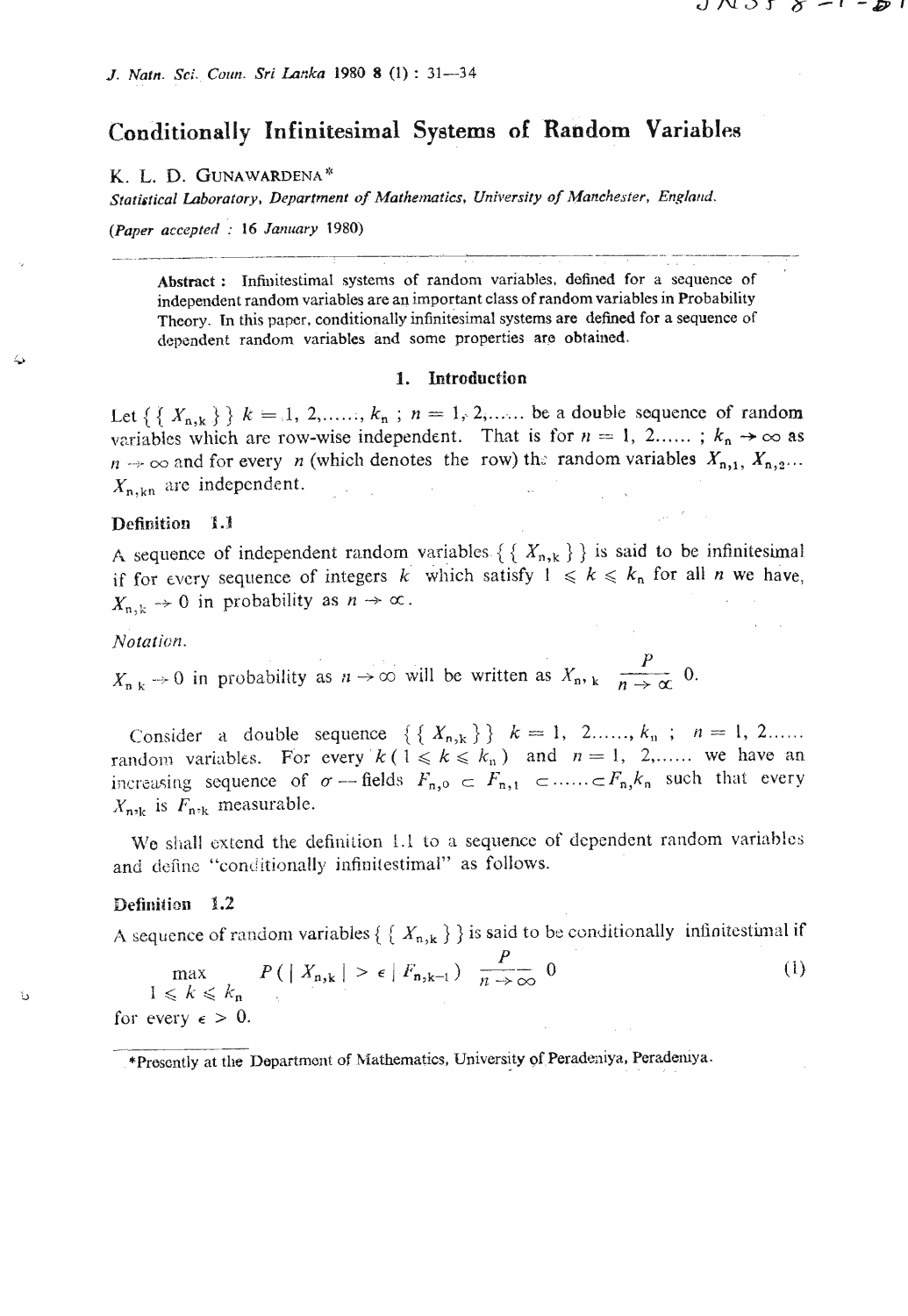Ç

If the  $\{X_{n,k}\}\$  are independent then it can be shown that the above definition is **ecluivalent to definition 1.1 and in the general case. implies it.** [ **3** 1

# **2. Equivalent Definition and Properties.**

# **Lemma 2.1**

 $\{ \{ X_{n,k} \} \}$  is conditionally infinitesimal if and only if

$$
\max_{1 \leq k \leq k_{\mathbf{a}}} E\left(\frac{X_{n,k}^2}{1+X_{n,k}^2} \mid F_{n,k-1}\right) \xrightarrow[n \to \infty]{P} 0 \tag{2}
$$

### **Proof** :

Let  $F(x | F_{n,k-1})$  be a regular conditional distribution for  $X_{n,k}$  given  $F_{n,k-1}$ . [1]

$$
E\left(\frac{X^{2}_{n,k}}{1+X^{2}_{n,k}}\Big|F_{n,k-1}\right)=\int_{-\infty}^{\infty}\frac{x^{2}}{1+x^{2}}F(dx|F_{n,k-1})
$$
  
\n
$$
\leq \int_{\left|X\right|\leq \epsilon} x^{2}F(dx/F_{n,k-1})+\int_{\left|X\right|>\epsilon} F(dx|F_{n,k-1})
$$
  
\n
$$
\leq \epsilon^{2}+P(|X_{n,k}|>\epsilon|F_{n,k-1})
$$
\n(3)

Taking **rand first letting**  $n \to \infty$  **and then**  $\epsilon \to 0$  **in (3) we get (2) if (1)**  $1 \leqslant k \leqslant k$ <sup>n</sup> **Is true.** 

Also 
$$
E\left(\frac{X_{n,k}^2}{1+X_{n,k}^2}\mid F_{n,k-1}\right) \ge \int \frac{x^2}{1+x^2} F(dx \mid F_{n,k-1})
$$
  
\n $\ge \frac{\epsilon^2}{1+\epsilon^2} \int \int \limits_{|x| > \epsilon} F(dx \mid F_{n,k-1})$   
\n $\ge \frac{\epsilon^2}{1+\epsilon^2} P(\mid X_{n,k} \mid > \epsilon \mid F_{n,k-1})$ 

**Hence** 

$$
P(|X_{n,k}| > \epsilon | F_{n,k-1}) \leq \frac{1+\epsilon^2}{\epsilon^2} \cdot E\left(\frac{X_{n,k}^2}{1+X_{n,k}^2} | F_{n,k-1}\right)
$$

**which implies (1) if (2) is true.** 

**Note :** If the  $\{ { X_{n,k} } \}$  are independent then lemma 2.1 reduces to lemma 1,<sup>2</sup>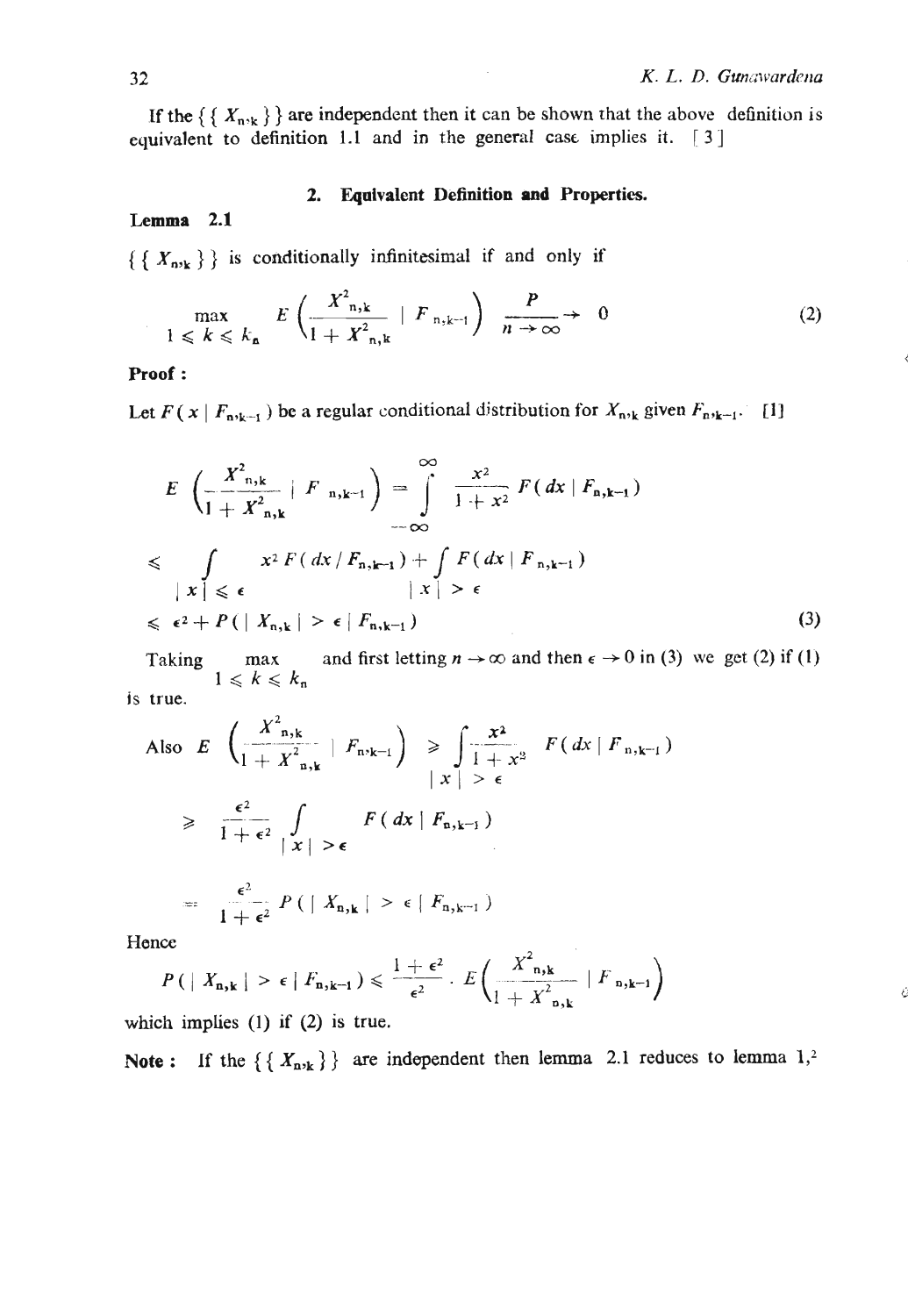#### Theorem 2.2

If the double sequence  $\{ \{ X_{n,k} \} \}$  of non-negative random variables is conditionally infinitestimal then for every  $t > 0$ .

$$
\max_{1 \leq k \leq k_n} E\left(1 - e^{-tX_{n,k}} \mid F_{n,k-1}\right) \xrightarrow[n \to \infty]{P} 0
$$

Proof:

Ó

 $\Diamond$ 

$$
E(1 - e^{-tX_{n,k}} | F_{n,k-1}) = \int_{0}^{\infty} (1 - e^{-tx}) F(dx | F_{n,k-1})
$$
  
\n
$$
= \int_{0}^{\epsilon} (1 - e^{-tx}) F(dx | F_{n,k-1}) + \int_{\epsilon}^{\infty} (1 - e^{-2tx}) F(dx | F_{n,k-1})
$$
  
\n
$$
\leq t \epsilon + P(|X_{n,k}| > \epsilon | F_{n,k-1})
$$
\n(4)

Theorem 2.2 is proved by taking max and first letting  $n \to \infty$  and then  $\epsilon \to 0$  in (4).<br> $1 \le k \le k_n$ 

# Theorem 2.3

If the double sequence  $\{ \{ X_{n,k} \} \}$  is conditionally infinitesimal then

$$
\max_{1 \leq k \leq k_n} |E(e^{-itX_{n,k}}-1 \mid F_{n,k-1})| \xrightarrow[n \to \infty]{P} 0.
$$

Proof:

$$
|E(e^{iY_{n,k}}-1|F_{n,k-1})| = \left|\int_{-\infty}^{\infty} (e^{iX}-1) F(dx | F_{n,k-1})\right|
$$
  
\n
$$
\leq \int_{|X|} |e^{iX}-1| F(dx | F_{n,k-1}) + \int_{|X|} |e^{iX}-1| F(dx | F_{n,k-1})
$$
  
\n
$$
|x| \leq \epsilon \qquad |x| > \epsilon
$$
  
\n
$$
\leq \epsilon |t| + 2.P(|X_{n,k}| > \epsilon | F_{n,k-1})
$$
\n(5)

The proof of the theorem is complete by taking max first letting  $n \to \infty$  and then  $1 \leqslant k \leqslant k_{\rm n}$  $\epsilon \rightarrow 0$  in (5)

Note: If the  $\{ \{ X_{n,k} \} \}$  are independent theorem 2.3 reduces to Theorem 1.<sup>2</sup>